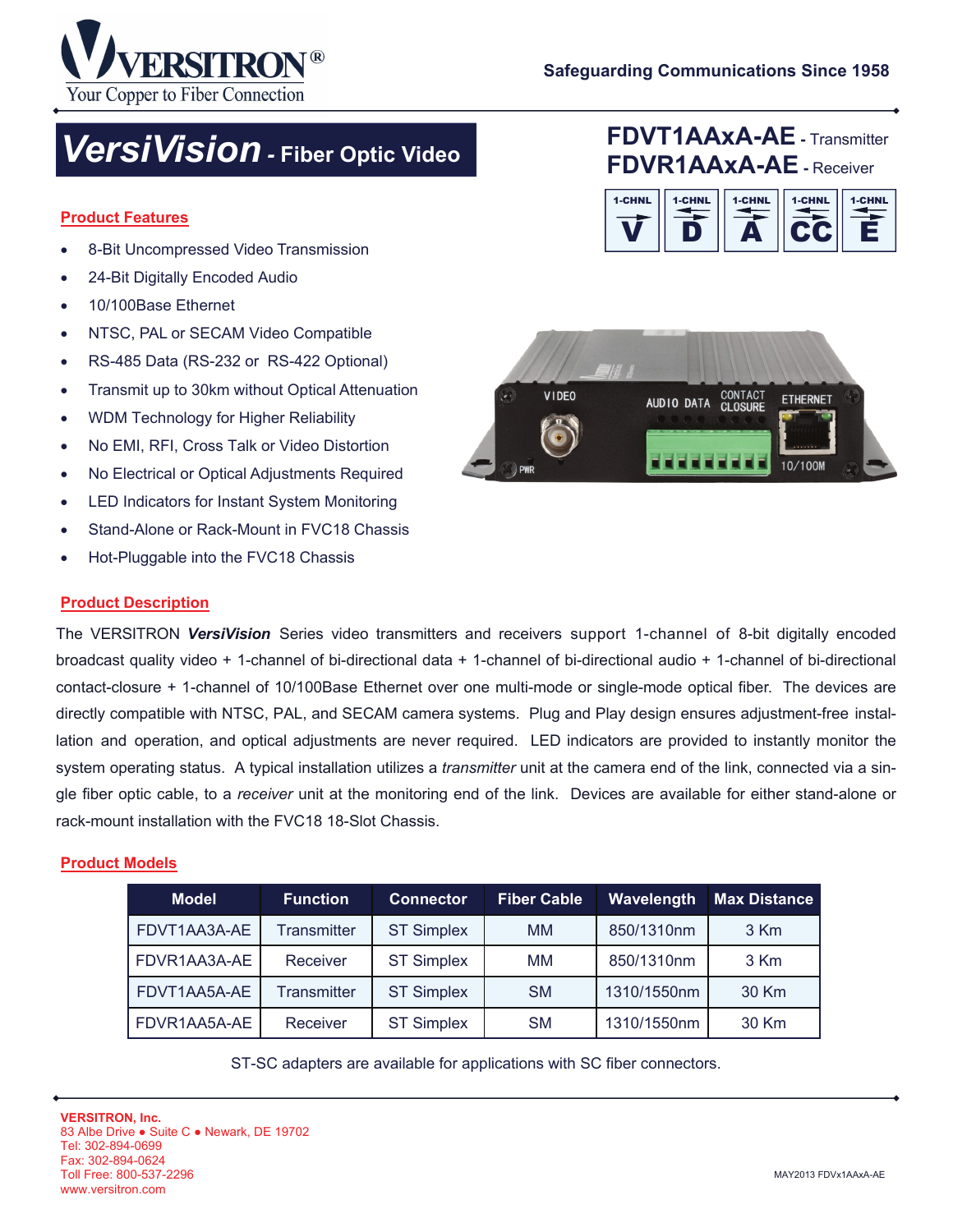

# *VersiVision -* **Fiber Optic Video**

## **FDVT1AAxA-AE -** Transmitter **FDVR1AAxA-AE -** Receiver



### **Technical Specifications**

| <b>VIDEO</b>           |                        |
|------------------------|------------------------|
| Video Input:           | 2 Volt pk-pk (75 Ohms) |
| Input/Output Channels: | 1                      |
| Bandwidth <sup>-</sup> | $5$ Hz - $8$ MHz       |
| <b>Bit Resolution:</b> | 8 - Bit                |
| Differential Gain:     | $< +1\%$               |
| Differential Phase:    | $\leq \pm 1^{\circ}$   |
| Tilt:                  | $< 1\%$                |

S/N Ratio: 60dB (Weighted)

#### **WAVELENGTH**

Multi-Mode: 850/1310nm Single-Mode: 1310/1550nm

#### **OPTICAL EMITTER**

Laser Diode Number of Fibers: 1

#### **DATA**

Data Interface: RS-485\* Data Rate: Up to 300 Kbps Data Channels: (1) Bi-Directional Bit Error Rate: 10<sup>-9</sup>

# \*RS-232 or RS-422 Optional

#### **CONTACT CLOSURE**

Contact Closure: 24VDC, 0.5A (Normally Open) 125VAC, 0.1A (Normally Open)

#### **AUDIO**

| Audio Channels:        | (1) Bi-Directional |
|------------------------|--------------------|
| Audio Impedance:       | 600 Ohms           |
| Input/Output Voltage:  | $2.0Vp-p$          |
| Frequency Response:    | 10Hz-20KHz         |
| <b>Bit Resolution:</b> | 24-bit             |
| S/N Ratio:             | >95db (Weighted)   |
|                        |                    |

#### **ETHERNET**

Data Rate: 10/100 Mbps Data Channels: 1

## **CONNECTORS**

| ST                          |
|-----------------------------|
| <b>BNC</b>                  |
| <b>Screw Terminal Strip</b> |
| Shielded RJ-45              |
|                             |

#### **GENERAL**

| Power Supply:                 | 5VDC. 2A                           |
|-------------------------------|------------------------------------|
| Dimensions:                   | 5.98 x 5.12 x 1.13 Inches          |
| MTBF:                         | > 100,000 Hours                    |
| <b>Operating Temperature:</b> | $-35^\circ$ C to $+65^\circ$ C     |
| Storage Temperature:          | $-45^{\circ}$ C to $+85^{\circ}$ C |
| <b>Relative Humidity:</b>     | 0% to 95% (non-condensing)         |